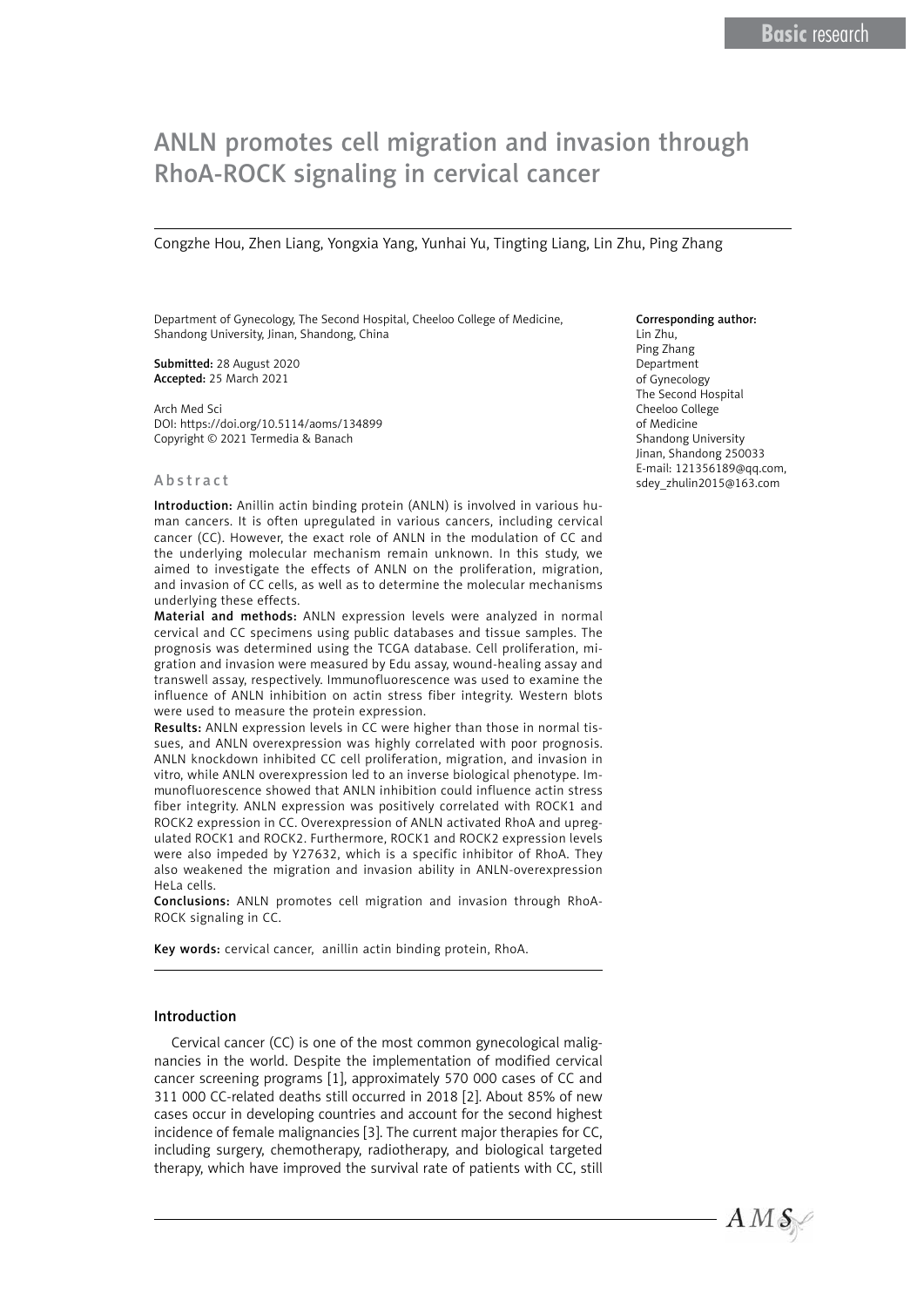have a limited curative effect for some patients [4]. Local tumor recurrence and distant metastasis are still the main causes of death among patients.

One of the first steps in the spread of metastatic cancers is the movement of cancer cells into the vasculature and tissues surrounding the tumor. Cytoskeleton plays an essential role in the migration and spread of tumor cells [5]. Novel therapeutic strategies can be provided from a deep understanding of the mechanisms of cytoskeletal regulation to block the metastatic progression and improve the survival rates of patients. Anillin actin-binding protein (ANLN), an actin binding protein [6], plays a vital role in cellular processes such as cell proliferation, movement, and cytokinesis [7]. It frequently contributes to the development of cancer. For example, ANLN can regulate the proliferation of gastric cancer cells, and it is identified to be a Wnt/-catenin responsive gene in gastric cancer [8]. In bladder urothelial carcinoma, ANLN downregulation impairs cell proliferation and metastasis [9]. ANLN knockdown represses cell growth, and overexpression promotes cell motility in non-small cell lung cancer cells [10]. Additionally, ANLN overexpression promotes metastasis and progression in breast cancer [11], colorectal cancer [12] and pancreatic cancer [13]. Moreover, ANLN has been identified as a key candidate gene in CC as determined by integrated bioinformatic analysis [14]. However, the exact role of ANLN in the modulation of CC and the underlying molecular mechanism remain unknown. In this study, we aimed to investigate the effects of ANLN on the proliferation, migration, and invasion of CC cells, as well as to determine the molecular mechanisms underlying these effects.

## Material and methods

## Public databases

The series matrix files of GSE7410, GSE63514, and GSE67522 were downloaded from the public Gene Expression Omnibus (http://www.ncbi.nlm. nih.gov/geo/) database. The platforms that these series matrix files were based on were GPL1708 (Agilent-012391 Whole Human Genome Oligo Microarray G4112A), GPL570 (Affymetrix Human Genome U133 Plus 2.0 Array), and GPL10558 (Illumina Human HT-12 V4.0 expression beadchip). R software (version 3.4.0, https://www.r-project.org/) was used to process all GEO data, and differentially expressed genes between CC and noncancerous samples were identified by the limma package ([http://www.bioconductor.](http://www.bioconductor)org/packages/release/ bioc/html/limma.html). An adjusted *p* < 0.05 and the absolute  $\log_2$  fold change  $|\text{log2FC}| > 1$  were considered statistically significant.

RNA-sequencing data for tumor tissue were downloaded from the University of California, Santa Cruz Xena browser (https://xenabrowser. net). The "Survival" package was loaded in RStudio, and Kaplan-Meier curves were employed on the follow-up data from The Cancer Genome Atlas (TCGA). The statistical significance of the difference in survival was assessed by the log-rank test between two groups. *P* < 0.05 indicated a statistically significant difference.

# Collection of samples from patients with CC

This study was approved by the medical ethics practices and the Human Ethics Review Board of the Second Hospital of Shandong University, China. All specimens were obtained between January 2018 and June 2019 from patients with pathologically confirmed CC after surgery at the Second Hospital of Shandong University. Informed consent was obtained from all study subjects before sample collection, and these samples were used according to ethical standards.

# Cell culture

HeLa, Caski, SiHa, and normal cervical cells (CRL-2614) were obtained from the Cell Bank of the Chinese Academy of Sciences (Shanghai, China). These cells were grown at  $37^{\circ}$ C in 5% CO<sub>2</sub> using RPMI-1640 medium supplemented with 10% fetal bovine serum (FBS). Transfection was performed with Lipofectamine 2000 reagent (Invitrogen; Thermo Fisher Scientific, Waltham, MA, USA) following the protocols of the manufacturer.

# Reverse transcription quantitative polymerase chain reaction (qRT-PCR) analysis

Total RNA was isolated from tissue and cells using TRIzol reagent (Invitrogen), and 1 µg of RNA was reverse transcribed into cDNA using a Prime-Script RT reagent kit (Takara Biotechnology Co., Ltd., Dalian, China). qPCR was conducted using SYBR-Green dye mix (Invitrogen) in accordance with the instructions of the manufacturer. The *ANLN* sense and antisense primers, that is, 5′-GCTGCGTAGCTTA-CAGACTTAGC-3′ and 5′-AAGGCGTTTAAAGGTGATA GGTG-3′ [12], respectively, were used. The *GAPDH*  sense and antisense primers were 5′-CTCAAGAT-CATCAGCAAT-3′ and 5′-CGATACCAAAGTTGTCAT-3′, respectively. The relative expression level of *ANLN* was calculated using the 2<sup>-ΔΔCt</sup> method and normalized to the internal reference gene *GAPDH*.

## Wound-healing assays

Cells were seeded in six-well plates and grown until 90% confluence was reached. The cell monolayers were wounded by scraping them with a 200 µl pipette tip. The results were observed by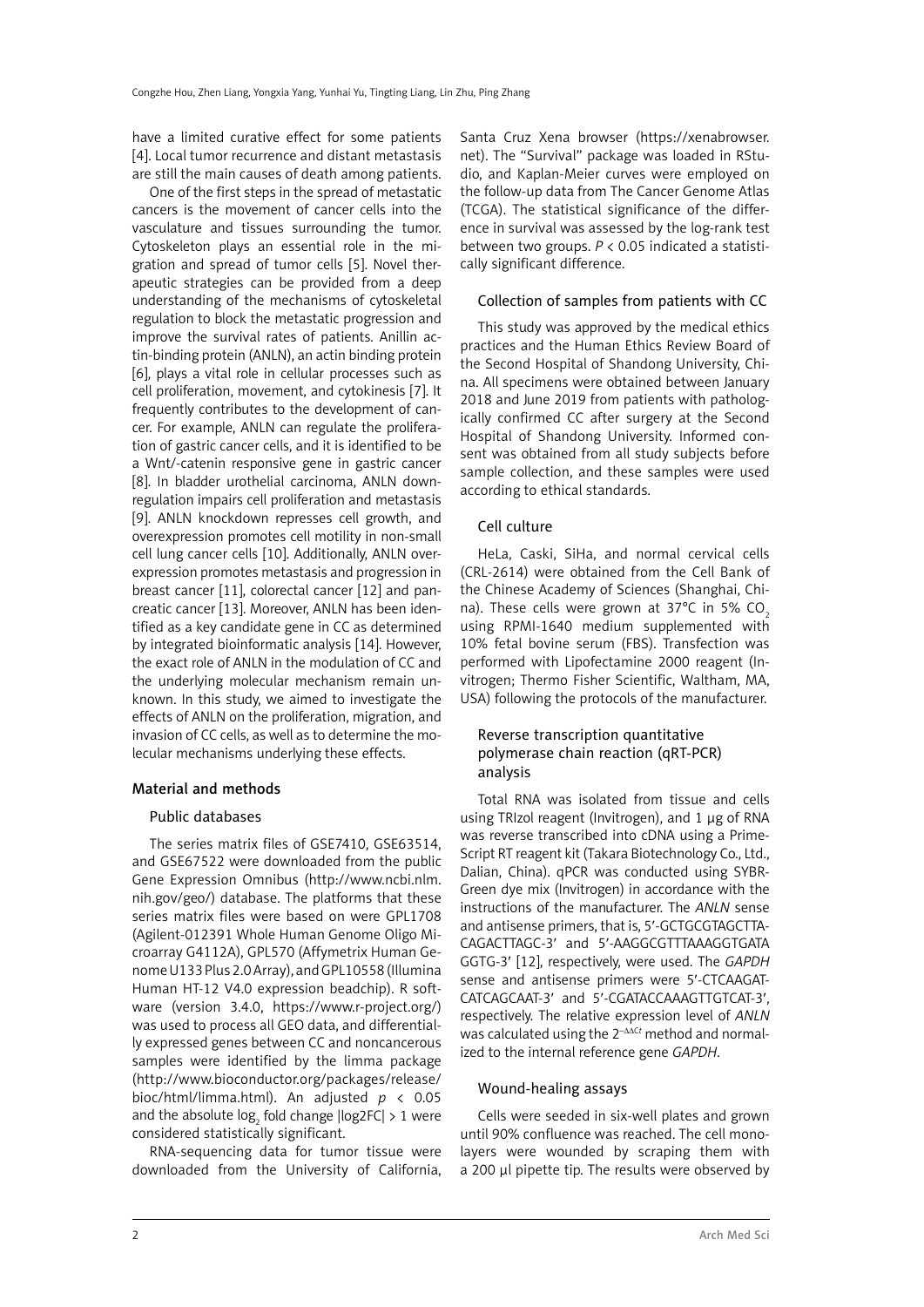a phase-contrast microscope either immediately or 72 h after wounding. All experiments were repeated three times.

#### Invasion assay

A Transwell chamber coated with 50 µl of Matrigel was placed into a 24-well plate and incubated for 30 min at 37°C. Subsequently,  $1 \times 10^{5}$ cells were trypsinized, added to chambers, and cultured in serum-free medium. The bottom was filled with medium containing 10% FBS. The cells on the upper surface of the membrane were removed, and the migrated cells were fixed with 100% methanol for 30 min after 24 h. The bottom cells were stained with hematoxylin for 20 min. The cell images were captured under a phase-contrast microscope.

## Immunofluorescence assay

CC cell slides transfected with siRNA-control and siRNA-*ANLN* were fixed with 4% paraformaldehyde for 30 min. They were permeated with 0.1% Triton-X100 for 10 min. The slides were sealed with phalloidin at room temperature for 1 h. The CC cell slides were then sealed with a drop sealant. Lastly, they were photographed under a confocal laser microscope. The experiment was repeated three times.

## Western blot

Total protein of the cells was isolated with RIPA tissue lysis Buffer (Solarbio, Beijing, China) in accordance with the operating manual. The concentration of the obtained protein was measured with BCA. Equal amounts (50 mg) of protein were separated on a 10% sodium dodecyl sulfate polyacrylamide gel and transferred to polyvinylidene fluoride membranes (Thermo Scientific). Membranes were incubated with primary rabbit antibodies against ANLN antibody (1 : 3000, 66643-1; Proteintech), RhoA (1 : 1000, 2117; Cell Signaling Technology, Danvers, MA, USA), and β-actin (1 : 5000, AC026; ABclonal) at 37°C overnight. The membranes were incubated with horseradish peroxidase-conjugated goat anti-rabbit secondary antibodies (1 : 10000; ABclonal) for 1 h at room temperature. The signals were detected with an enhanced chemiluminescence detection reagent (Thermo Scientific). The bands were quantified via densitometry and analyzed with Quantity One software (Bio-Rad Laboratories, Hercules, CA, USA). Relative protein levels were normalized to β-actin.

## RhoA activation assay

A RhoA Activation Assay Biochem Kit (Cytoskeleton, Inc., Denver, Co., USA) was used to detect RhoA activity following the protocol provided by the reagent manufacturer.

## Statistical analysis

Statistical analyses were calculated using SPSS version 20.0 (IBM SPSS Statistics). All measurement data were presented as the mean  $\pm$ SD of three individual experiments. Statistical analyses were performed using Student's *t*-test between the two groups; when appropriate, the Mann-Whitney *t*-test was used. *P* < 0.05 was considered to indicate a statistically significant result. The Kaplan-Meier method was used to evaluate prognostic results, and statistical analysis was performed through the log-rank test. R version 3.5.1 was used for statistical analyses.

# Results

## ANLN was upregulated in CC tissues and correlated with poor prognosis

ANLN was significantly upregulated in CC compared with the corresponding normal tissue by analyzing three datasets, namely, GSE7410 (Figure 1 A), GSE63514 (Figure 1 B), and GSE67522 (Figure 1 C). Consistently, qRT-PCR analysis demonstrated that ANLN was significantly overexpressed in the CC tissue (Figure 1 D) obtained from our hospital and cell lines (Figure 1 E) compared with the normal cervical tissue and cell line. Furthermore, TCGA database analysis of ANLN transcription by GEPIA [\(http://gepia.cancer-pku.cn/d](http://gepia.cancer-pku.cn/)etail.php) also supported these results, and no statistically significant differences were found in different histological subtypes of CC (Figure 2). These results suggested that ANLN might be an oncogene in CC progression. We used the Kaplan-Meier and logrank tests to investigate the relationship between ANLN expression level and the overall survival (OS) of patients (Figure 1 F). The TCGA datasets showed that patients with low ANLN had long OS.

# ANLN regulated CC cell proliferation, migration, and invasion

To analyze the effects of ANLN on the malignant phenotypes of the CC cells, we performed loss function assays. Western blot analysis showed that si-ANLN transfection significantly suppressed ANLN expression in HeLa and Caski cells (Figures 3 A, B). The effects of low ANLN expression on the proliferation of the CC cell lines (e.g., CaSki and HeLa) were investigated. The results of an Edu assay revealed that transfection with si-ANLN reduced the proliferation of the CC cells (Figures 3 C, D). Thus, ANLN promoted CC proliferation.

Migration and invasion assays were carried out to investigate the effects of ANLN on CC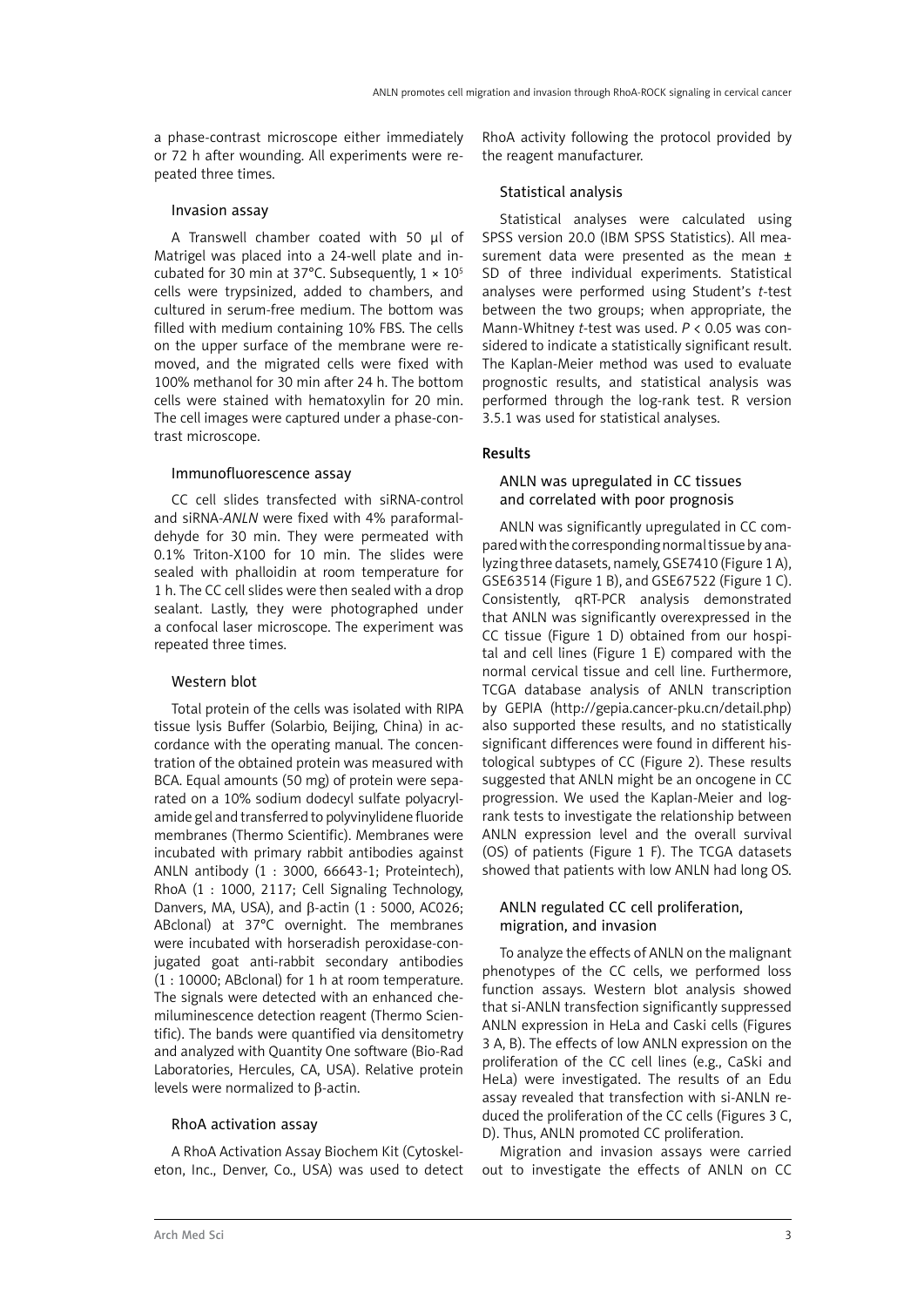

Figure 1. ANLN expression in CC tissue and cell lines. A–C – Box plots exhibited increased *ANLN* expression levels in CC compared with normal samples obtained from three microarray datasets  $(A - p = 1.6 \times 10^{-7}$  for GSE7410,  $B - p = 1.4 \times 10^{-6}$  for GSE63514,  $C - p = 2.7 \times 10^{-6}$  for GSE67522).  $D - qR$ T-PCR analysis of *ANLN* expression in CC and normal tissues. Data were reported as means ± SE (*N* [normal] = 26, *N* [cancer] = 29), *p* = 3.6 × 10–5. E – *ANLN* expression in cervical cancer cell lines HeLa, Caski, SiHa, and CRL-2614. \**p* < 0.05; \*\**p* < 0.01. F – Kaplan-Meier survival curves for OS time difference in patients with CC from the TCGA datasets ( $p = 0.005$ )

cells. CC cells in the si-ANLN group exhibited decreased migratory (Figures 3 E, F) and invasive abilities (Figures 3 G, H) compared with control cells. These effects were statistically significant in each cell type.

To further verify these effects, we also constructed an ANLN-overexpression lentivirus and infected Hela cells. Consistent with the results from the siRNA experiments, ANLN overexpression had stronger proliferation, migration and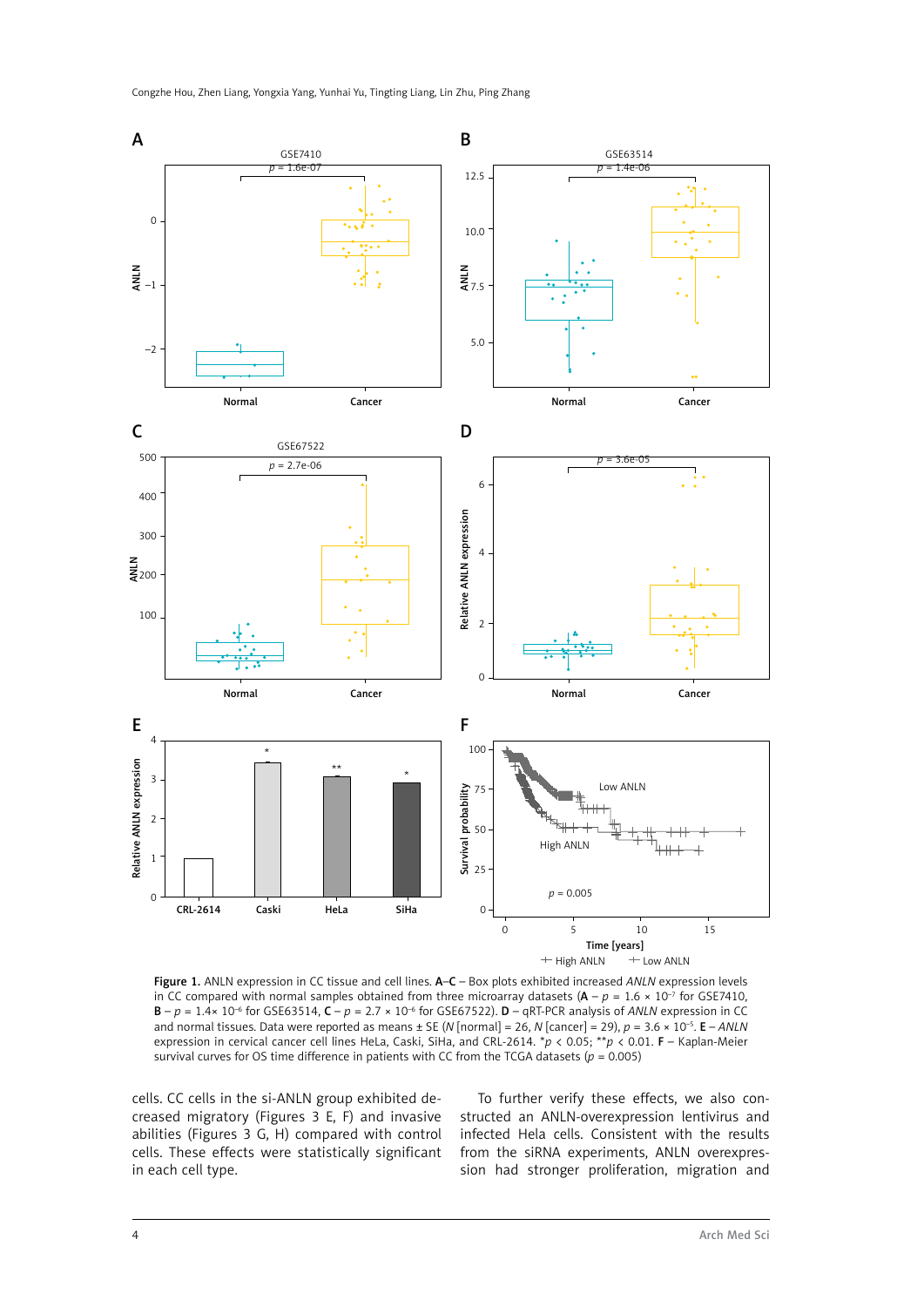

Figure 2. A – Expression of ANLN in CC and normal cervical tissues was analyzed using the GEPIA online database (\**p* < 0.05). B – The level of ANLN expression in different histological types of cervical cancer from the TCGA database was analyzed ( $p > 0.05$ )

invasion capabilities in HeLa cells than in control HeLa cells (Figures 3 I–K).

# Actin stress fiber integrity is disrupted by ANLN knockdown

F-actin is extremely important to maintain the normal morphology of cells. It is also closely correlated with tumor invasion and metastasis. We investigated whether ANLN can regulate actin cytoskeleton by examining F-actin staining in CC cells with ANLN knockdown (Figure 4). Immunofluorescence results showed that a partial loss of stress fiber integrity was evident in si-ANLN cells compared with control cells. These results indicated that the decreased ANLN expression levels influenced the stress fiber formation, which could affect cell invasion and migration.

## ANLN regulated CC migration and invasion potential via the RhoA-ROCK pathway

To further reveal the molecular mechanisms by which ANLN regulates cell invasion and migration, we applied bioinformatics analysis. RhoA-ROCK is one of the most essential mechanisms for migration and invasion. The relationship between ANLN and RhoA effectors ROCK1 and ROCK2 in patients with CC were analyzed by using the online web tool GEPIA [15] based on the TCGA database. A strong correlation was found between the mRNA levels of ROCK1 (Figure 5 A) and ANLN  $(R = 0.25$ . *p* < 0.0001), as well as between ROCK2 (Figure 5 B) and ANLN (*R* = 0.21, *p* < 0.0001). To further verify these findings, we examined activated RhoA in ANLN-overexpression Hela cells, and a significant increase in active RhoA level was observed. Furthermore, the protein levels of RhoA effectors ROCK1 and ROCK2 were found to be upregulated in ANLN-overexpressed HeLa cells (Figures 5 C, D).

To determine whether RhoA activation is involved in ANLN-induced promotion of migration and invasion in CC cells, we used Y-27632 as an inhibitor to impair the activation of RhoA in ANLNoverexpression HeLa cells. After the treatment of ANLN-overexpression cells with Y-27632 at 15 umol for 72 h (Figure 5 E), activated RhoA, ROCK1 and ROCK2 expression levels were significantly downregulated compared with the control groups (Figure 5 F,  $p \le 0.05$ ). The migration and invasion of HeLa cells significantly decreased compared with those of the control groups (Figures 5 G–I,  $p \le 0.001$ ).

# Discussion

A large number of mRNAs and non-coding RNAs have been reported to play important roles in the development and progression of CC [16]. However, the molecular mechanisms underlying regulation of CC progression require further exploration and evaluation. In this study, we found that ANLN acts as a tumor promotor in CC. ANLN expression was higher in CC than in normal tissues, and high ANLN expression promoted cell proliferation, migration, and invasion in CC (Figure 2). Knockdown of ANLN disrupted the integrity of stress fibers and the RhoA/ROCK signaling pathway (Figures 3 and 4). Our results indicate that ANLN may promote the migration and invasion of CC via the RhoA/ROCK signaling pathway.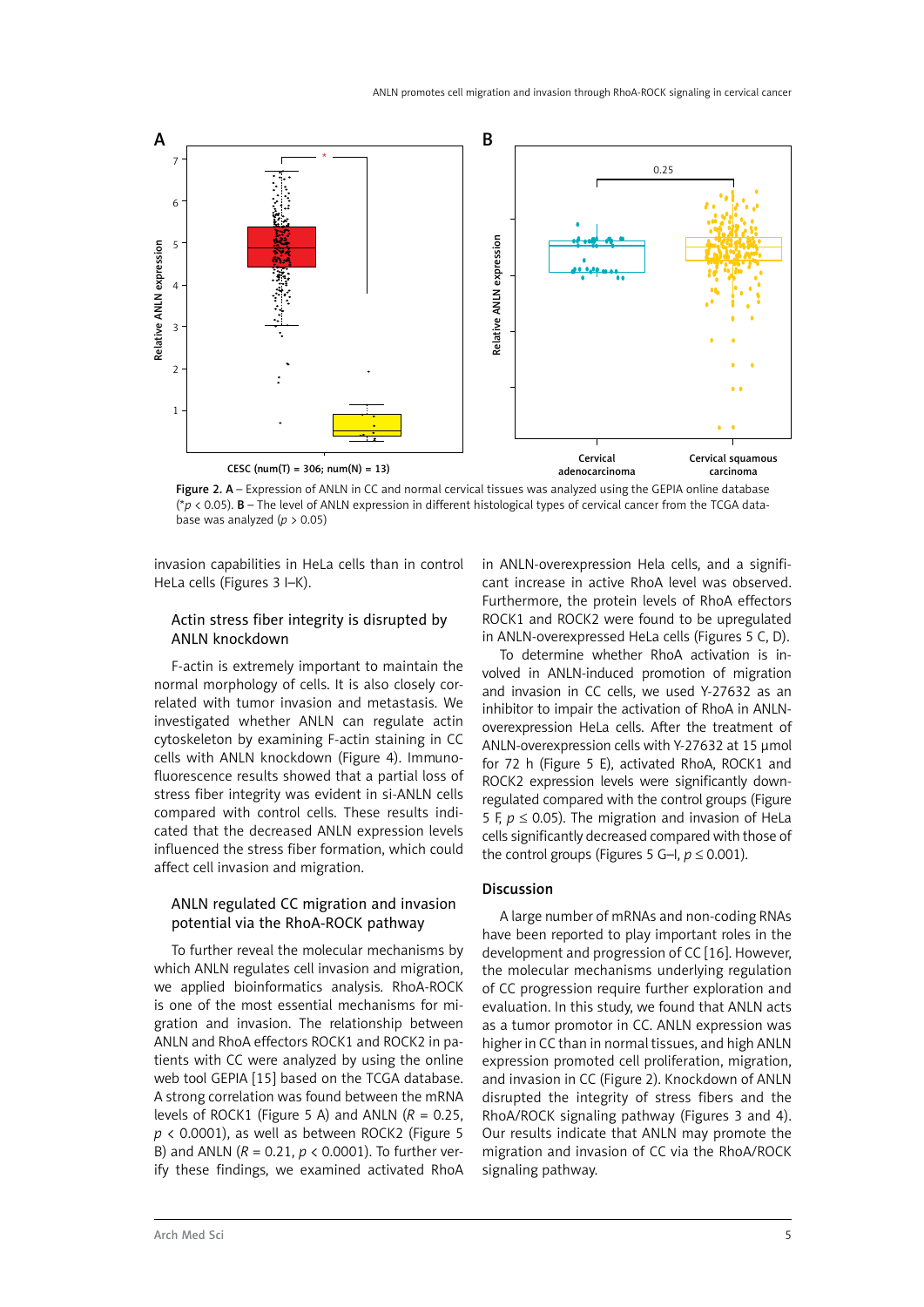

Figure 3. ANLN regulated the proliferation, migration and invasion of human cervical cells. A, B - Western blot analyses of knockdown efficiency in CC cells. β-Actin was used as the loading control. C, D – Effect of ANLN silencing on the growth of CC cells *in vitro*. Bar: 100 µm. E, F – Wound closure was delayed in siRNA-transduced cells after 72 h. Bar: 200 µm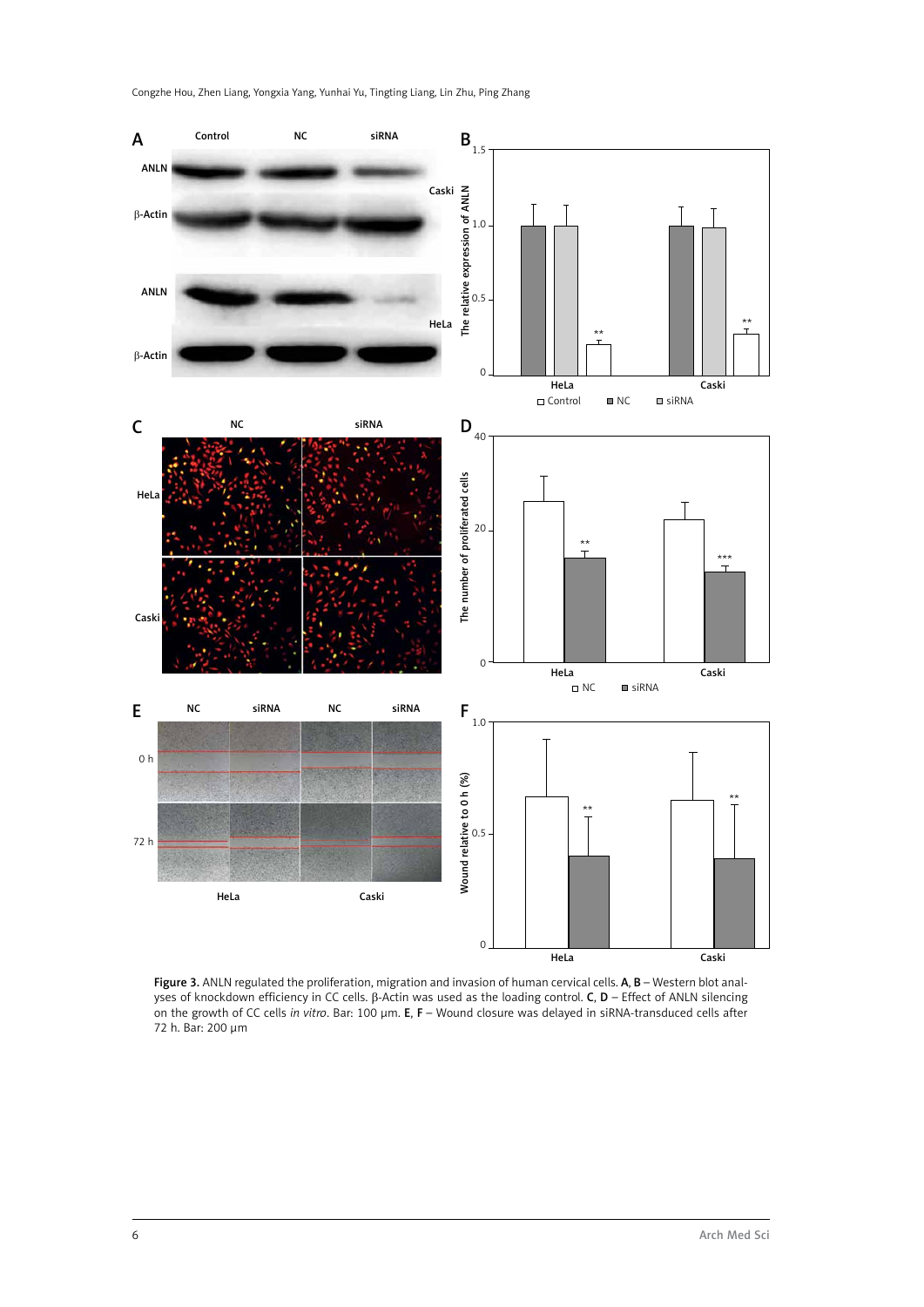

Figure 3. Cont. G, H - Invasion in CC cell lines decreased after transfection in a transwell assay (magnification, 200×). The number of invading cells was calculated and is depicted in the bar chart. \**P* < 0.05, \*\**p* < 0.01, and \*\*\**p* < 0.001. I – Effect of ANLN overexpression on the growth of CC cells *in vitro*. Bar: 100 µm. J – Wound closure was delayed in ANLN-overexpressed cells after 72 h. Bar: 200 µm. K – Invasion in CC cell lines increased after transfection in a Transwell assay (magnification, 200×). The number of invading cells was calculated and is depicted in the bar chart. \**P* < 0.05, \*\**p* < 0.01, and \*\*\**p* < 0.001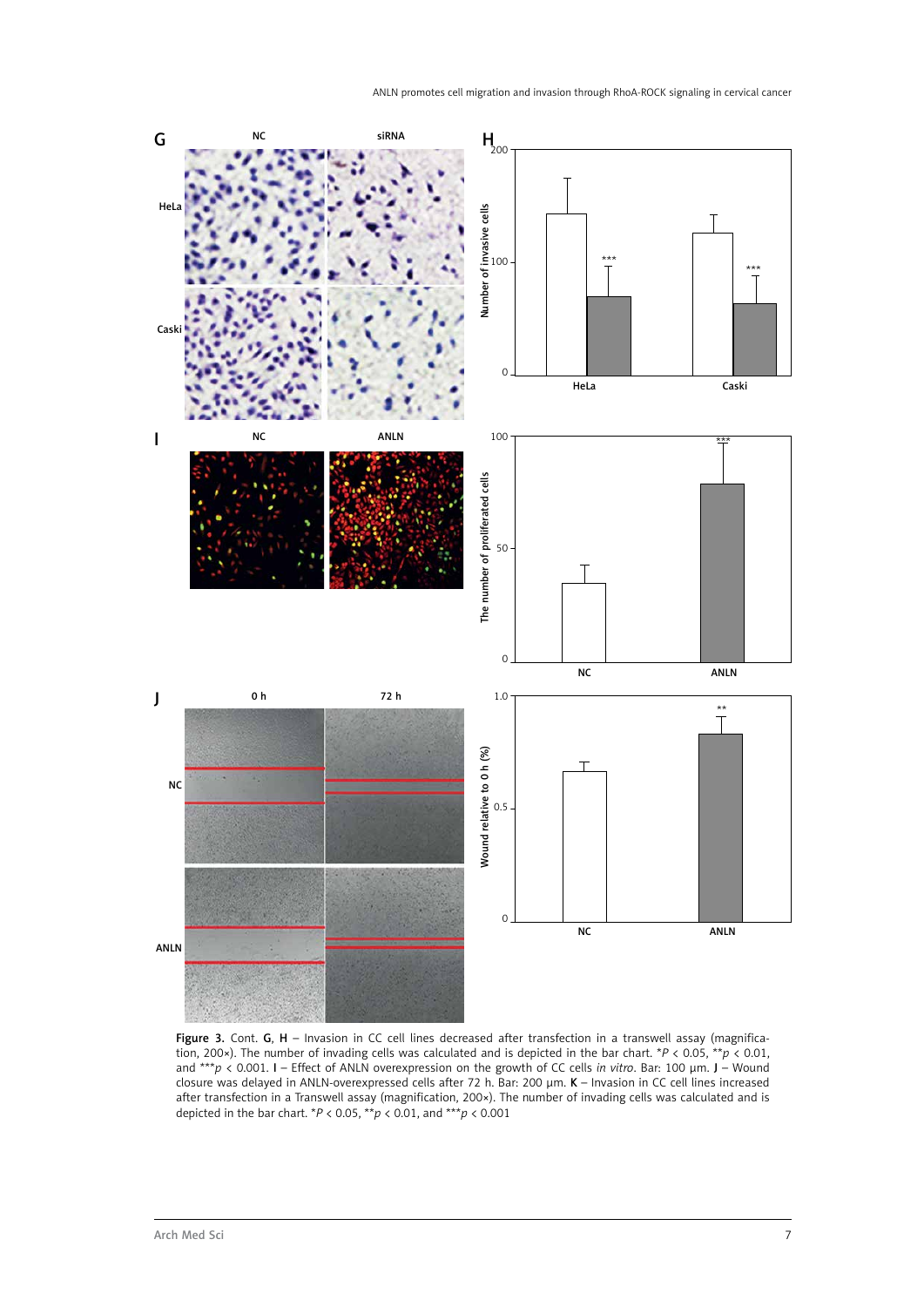

Figure 3. Cont. K – Invasion in CC cell lines increased after transfection in a Transwell assay (magnification, 200×). The number of invading cells was calculated and is depicted in the bar chart. \**P* < 0.05, \*\**p* < 0.01, and \*\*\**p* < 0.001



Figure 4. ANLN knockdown disrupts actin stress fiber integrity. Confocal laser scanning was used to detect the cytoskeleton morphology of CC cells transfected with siRNA or NC. Bar =  $20 \mu m$ 

A previous study involving the bioinformatic analysis of 49 CC tissues and 20 normal cervical tissues suggested that high levels of ANLN expression may represent a potential CC biomarker [14]. However, a larger number of samples is required to determine the role of ANLN in CC. In the present work, substantial samples, including 394 CC tissues and 64 normal cervical tissues, from several public databases, such as GSE7410 (Figure 1 A), GSE63514 (Figure 1 B), GSE67522 (Figure 1 C), TCGA, and GTEx (Genotype-Tissue Expression), were used for ANLN expression analysis. The results consistently showed that ANLN expression levels in CC are higher than those in normal tissues. 29 CC tissues and 26 normal tissues were collected from our hospital, and real-time PCR of these samples similarly showed that ANLN transcripts are more abundant in CC tissues than in normal tissues (Figure 1 D). Our findings demonstrate that ANLN could be used as a CC biomarker. We also found

that ANLN exerts tumorigenicity by promoting cell proliferation, migration, and invasion in CC. Thus, therapeutic interventions targeting ANLN may be an effective means to repress CC progression.

Research has gradually revealed a number of signaling pathways involved in the occurrence and development of CC [17–21]. The Wnt/β-catenin signaling pathway, which is associated with cell proliferation and metastasis, is involved in cervical carcinogenesis [18, 22]. Many studies have suggested that the PI3K/Akt signaling pathway is implicated in CC progression [21, 23]. Understanding these pathways will provide new therapeutic targets to prevent CC metastasis and growth. Hence, exploration of the signaling pathways involved in CC is necessary to discover promising targets for the diagnosis and treatment of patients with this disease. In the current study, ANLN was found to maintain the integrity of stress fibers and act as an upstream regulator of the RhoA/ROCK signaling pathway in CC. The findings showed a new function of the ANLN-induced RhoA-dependent signaling pathway in CC and provide new therapeutic targets and predictive biomarkers for the disease.

In conclusion, our work identified the role and mechanisms of ANLN in CC. At the cell level, the study showed that ANLN promoted cell invasion and migration via maintaining stress fiber formation in CC cells. Furthermore, at the molecular level, our results showed that ANLN promoted cell invasion and migration through the RhoA-ROCK signaling pathway in CC. Therefore, ANLN might be a novel gene for human CC therapy. This work includes some limitations requiring further investigation. For example, in vivo experiments should be performed to validate the function of ANLN in CC. Multi-center studies with a large sample size are also needed to determine the potential of ANLN as a therapeutic target or biological marker in CC progression.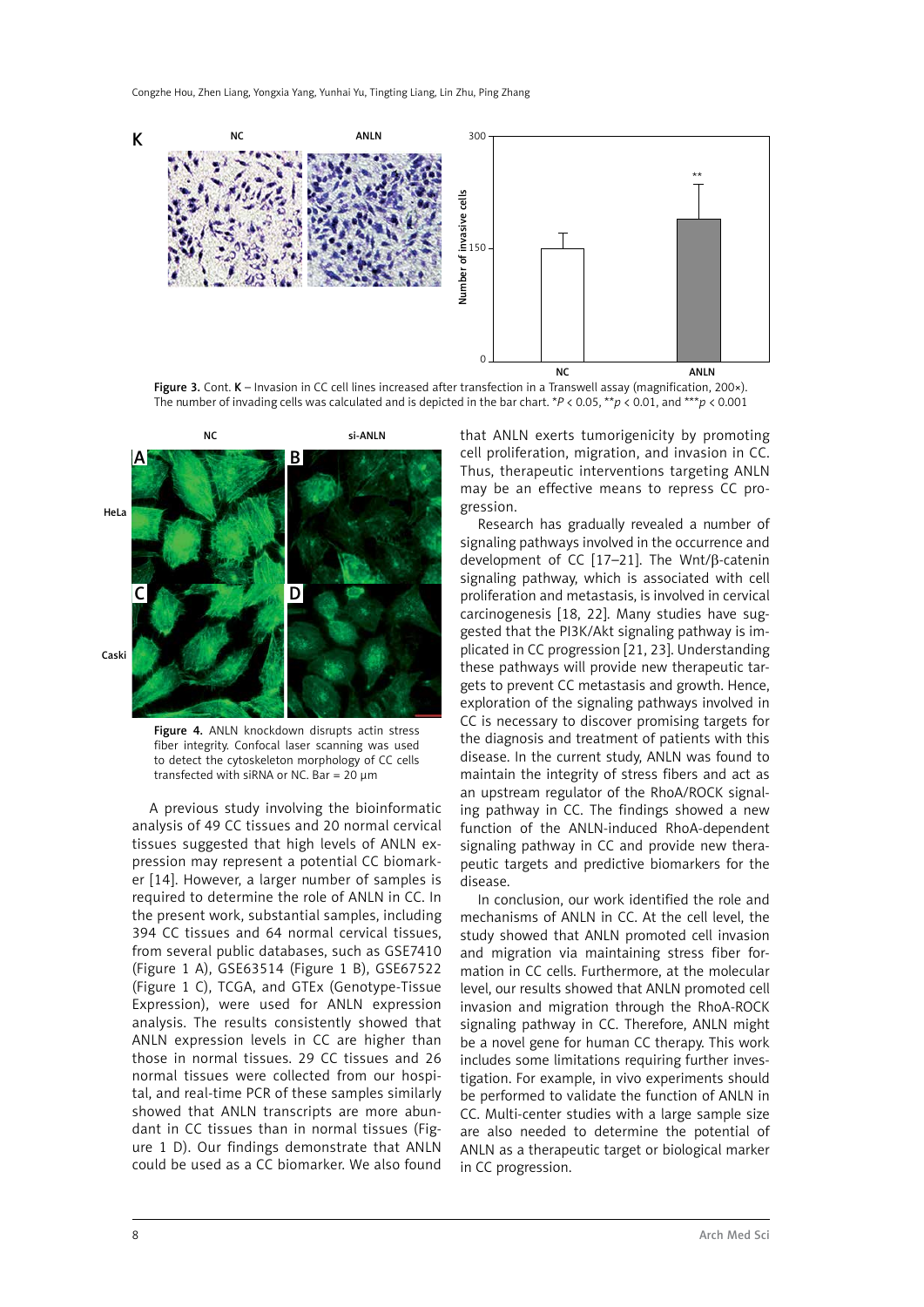

Figure 5. A, B - Scatter plots showed the association between ANLN expression and ROCK1 or ROCK2 expression using the online web portal GEPIA based on the TCGA data repository. C, D – Expression levels of active RhoA, ROCK1, and ROCK2 were detected by Western blot in ANLN-overexpression HeLa cells. E, F – Expression levels of active RhoA, ROCK1, and ROCK2 were detected by Western blot in ANLN-overexpression HeLa cells treated with Y27632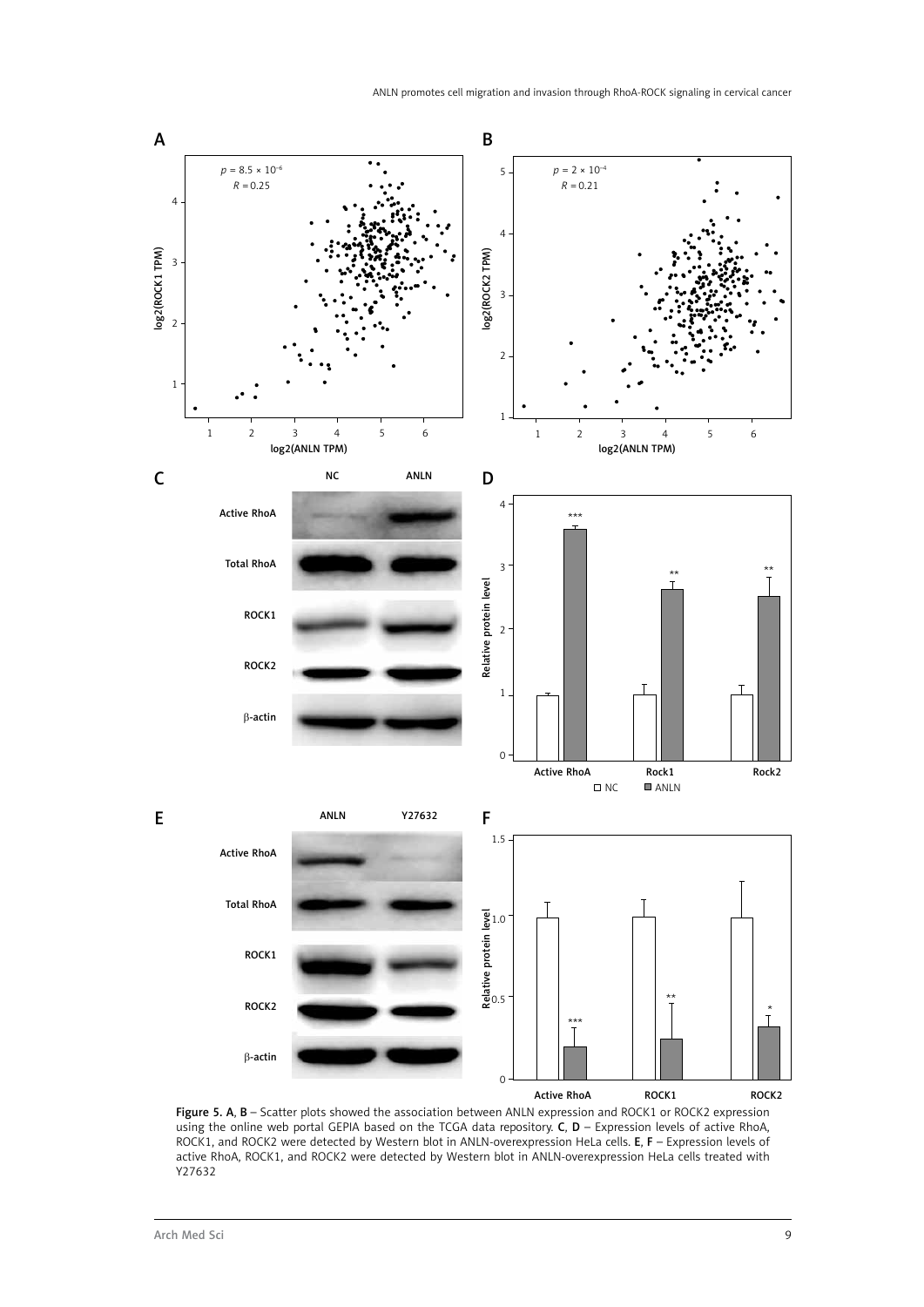

#### Acknowledgments

Lin Zhu and Ping Zhang contributed equally to this work.

The present study was supported by the Shandong Provincial Science and Technology Key Program (2019GSF108119), and the Nature Science Foundation of China (81801126).

## Conflict of interest

The authors declare no conflict of interest.

#### References

- 1. Lewitowicz P, Nasierowska-Guttmejer, et al. HPV genotyping and p16/Ki-67 test significantly improve detection rate of high-grade cervical squamous intraepithelial lesion. Arch Med Sci 2020; 16: 87-93.
- 2. Arbyn M, Weiderpass E, Bruni L, et al. Estimates of incidence and mortality of cervical cancer in 2018: a worldwide analysis. Lancet Glob Health 2020; 8: e191-203.
- 3. Cohen PA, Jhingran A, Oaknin A, Denny L. Cervical cancer. Lancet 2019; 393: 169-82.
- 4. Serkies K, Jassem J. Systemic therapy for cervical carcinoma – current status. Chin J Cancer Res 2018; 30: 209-21.
- 5. Kedrin D, van Rheenen J, Hernandez L, Condeelis J, Segall JE. Cell motility and cytoskeletal regulation in invasion and metastasis. J Mammary Gland Biol Neoplasia 2007; 12: 143-52.
- 6. Gbadegesin RA, Hall G, Adeyemo A, et al. Mutations in the gene that encodes the F-actin binding protein anillin cause FSGS. J Am Soc Nephrol 2014; 25: 1991-2002.



Figure 5. Cont. G–I – Y27632 could partially restore the increasing ability in migration and invasion caused by ANLN overexpression

- 7. Tuan NM, Lee CH. Role of anillin in tumour: from a prognostic biomarker to a novel target. Cancers 2020; 12: 1600.
- 8. Pandi NS, Manimuthu M, Harunipriya P, Murugesan M, Asha GV, Rajendran S. In silico analysis of expression pattern of a Wnt/beta-catenin responsive gene ANLN in gastric cancer. Gene 2014; 545: 23-9.
- 9. Zeng S, Yu X, Ma C, et al. Transcriptome sequencing identifies ANLN as a promising prognostic biomarker in bladder urothelial carcinoma. Sci Rep 2017; 7: 3151.
- 10. Suzuki C, Daigo Y, Ishikawa N, et al. ANLN plays a critical role in human lung carcinogenesis through the activation of RHOA and by involvement in the phosphoinositide 3-kinase/AKT pathway. Cancer Res 2005; 65: 11314-25.
- 11. Magnusson K, Gremel G, Ryden L, et al. ANLN is a prognostic biomarker independent of Ki-67 and essential for cell cycle progression in primary breast cancer. BMC Cancer 2016; 16: 904.
- 12. Wang G, Shen W, Cui L, Chen W, Hu X, Fu J. Overexpression of Anillin (ANLN) is correlated with colorectal cancer progression and poor prognosis. Cancer Biomark 2016; 16: 459-65.
- 13. Wang A, Dai H, Gong Y, et al. ANLN-induced EZH2 upregulation promotes pancreatic cancer progression by mediating miR-218-5p/LASP1 signaling axis. J Exp Clin Cancer Res 2019; 38: 347.
- 14. Xia L, Su X, Shen J, et al. ANLN functions as a key candidate gene in cervical cancer as determined by integrated bioinformatic analysis. Cancer Manag Res 2018; 10: 663-70.
- 15. Tang Z, Li C, Kang B, Gao G, Li C, Zhang Z. GEPIA: a web server for cancer and normal gene expression profiling and interactive analyses. Nucleic Acids Res 2017; 45: W98-102.